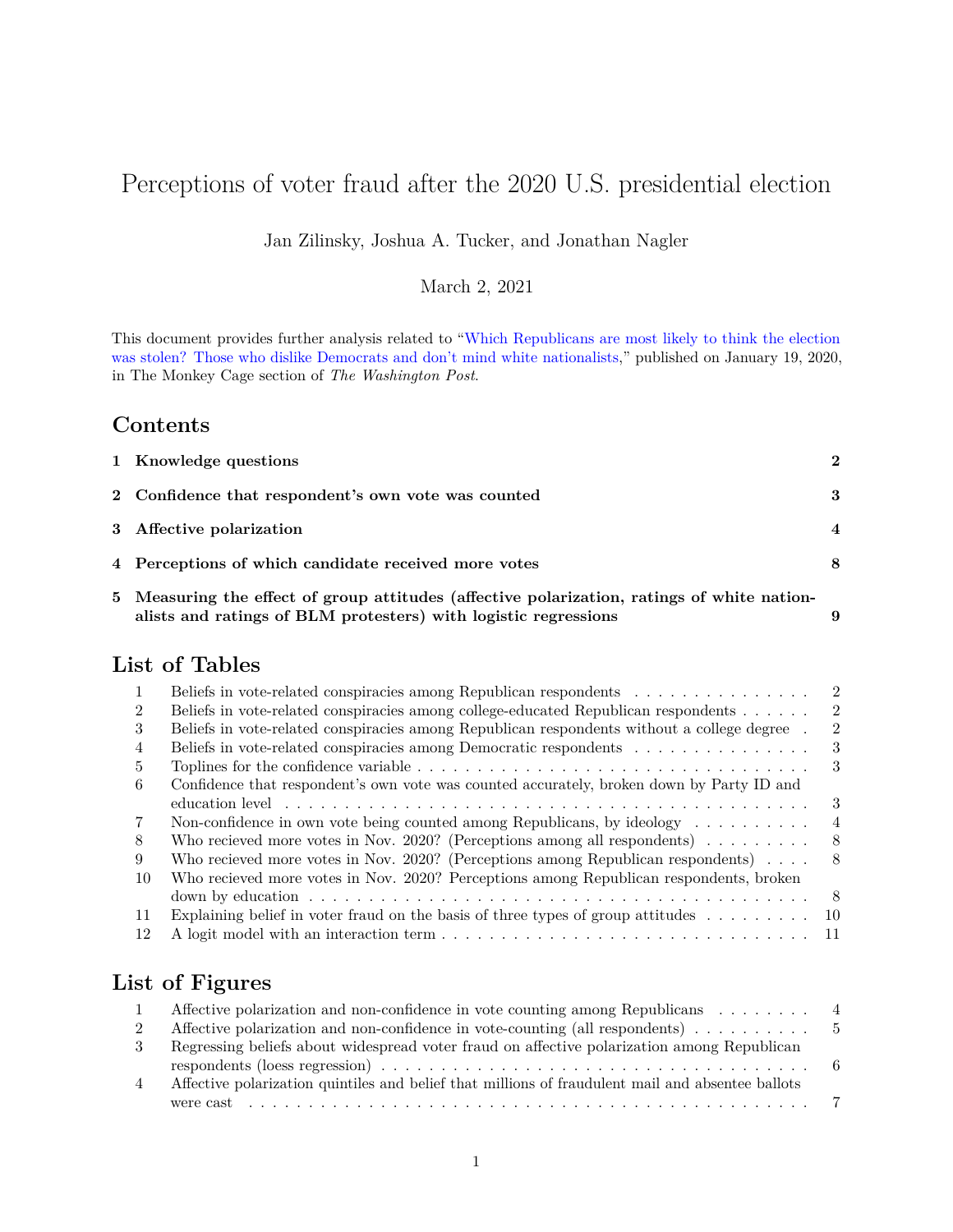Between December 16 and December 29, 2020, 2,759 respondents were interviewed by YouGov for the Center for Social Media and Politics. The sample included 962 Republicans. Throughout this analysis, we treat individuals as "Republicans" if they identified themselves as Republicans or Republican learners.

In the calculations reported below (frequencies and percentages), we apply population weights to make our calculations nationally representative of the 2018 American Community Survey 1-year sample with respect to age, gender, race/ethnicity, years of education, and region.

#### <span id="page-1-0"></span>**1 Knowledge questions**

We used the following prompt:

*Next you will see a series of statements about the 2020 election. We'd like to know how accurate you think each of the statements are to the best of your knowledge.*

- "Millions of fraudulent mail and absentee ballots were cast."
- "Voting machines were manipulated to add tens of thousands of votes for Joe Biden."
- "Thousands of votes were recorded from dead people."

<span id="page-1-1"></span>The toplines for Republican respondents are below:

|  | Table 1: Beliefs in vote-related conspiracies among Republican respondents |  |  |
|--|----------------------------------------------------------------------------|--|--|
|  |                                                                            |  |  |

| Mail fraud          | Percent | Manipulated machines Percent |      | Votes from dead people | Percent |
|---------------------|---------|------------------------------|------|------------------------|---------|
| Not at all accurate | 7.6     | Not at all accurate          | 8.0  | Not at all accurate    | 5.8     |
| Not very accurate   | 9.6     | Not very accurate            | 8.5  | Not very accurate      | 7.0     |
| Somewhat accurate   | 25.0    | Somewhat accurate            | 19.8 | Somewhat accurate      | 25.1    |
| Very accurate       | 53.3    | Very accurate                | 57.1 | Very accurate          | 57.1    |
| Not Sure            | 4.5     | Not Sure                     | 6.7  | Not Sure               | 4.9     |

Table 2: Beliefs in vote-related conspiracies among college-educated Republican respondents

<span id="page-1-2"></span>

| Mail fraud          | Percent | Manipulated machines Percent |      | Votes from dead people | Percent |
|---------------------|---------|------------------------------|------|------------------------|---------|
| Not at all accurate | 9.5     | Not at all accurate          | 10.5 | Not at all accurate    | 7.8     |
| Not very accurate   | 15.5    | Not very accurate            | 10.1 | Not very accurate      | 7.7     |
| Somewhat accurate   | 22.8    | Somewhat accurate            | 19.8 | Somewhat accurate      | 25.2    |
| Very accurate       | 48.3    | Very accurate                | 55.0 | Very accurate          | 56.5    |
| Not Sure            | 3.9     | Not Sure                     | 4.6  | Not Sure               | 2.7     |

<span id="page-1-3"></span>Table 3: Beliefs in vote-related conspiracies among Republican respondents without a college degree

| Mail fraud          | Percent | Manipulated machines Percent |      | Votes from dead people | Percent |
|---------------------|---------|------------------------------|------|------------------------|---------|
| Not at all accurate | 7.0     | Not at all accurate          | 7.1  | Not at all accurate    | 5.1     |
| Not very accurate   | 7.5     | Not very accurate            | 7.9  | Not very accurate      | 6.8     |
| Somewhat accurate   | 25.8    | Somewhat accurate            | 19.9 | Somewhat accurate      | 25.1    |
| Very accurate       | 55.0    | Very accurate                | 57.8 | Very accurate          | 57.4    |
| Not Sure            | 4.7     | Not Sure                     | 7.4  | Not Sure               | 5.7     |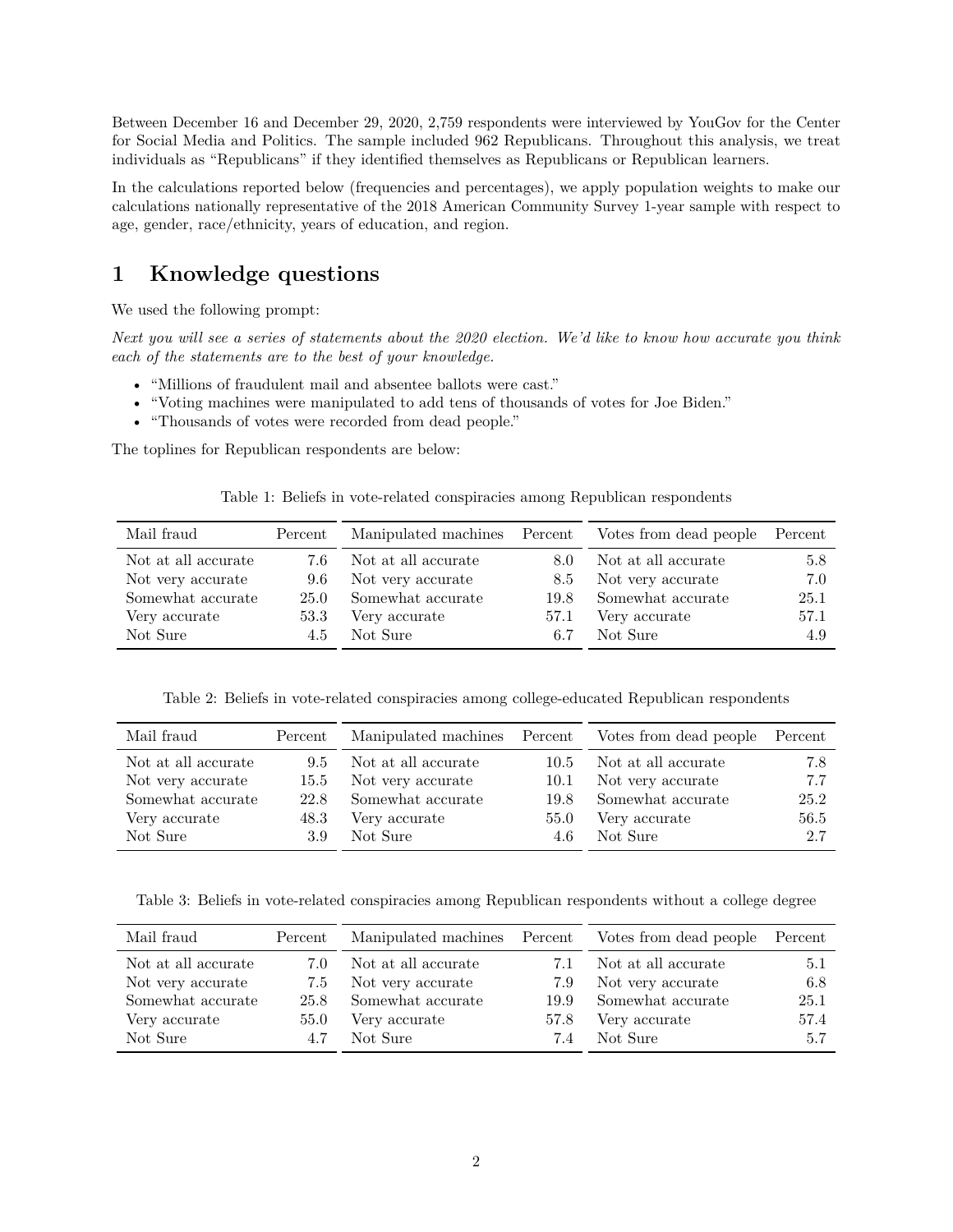<span id="page-2-1"></span>Below we show the toplines for Democrats:

| Mail fraud          | Percent | Manipulated machines Percent |      | Votes from dead people Percent |      |
|---------------------|---------|------------------------------|------|--------------------------------|------|
|                     |         |                              |      |                                |      |
| Not at all accurate | 81.5    | Not at all accurate          | 84.4 | Not at all accurate            | 75.7 |
| Not very accurate   | 5.8     | Not very accurate            | 6.2  | Not very accurate              | 9.8  |
| Somewhat accurate   | 5.1     | Somewhat accurate            | 2.7  | Somewhat accurate              | 5.7  |
| Very accurate       | 2.5     | Very accurate                | 2.3  | Very accurate                  | 2.9  |
| Not Sure            | 5.0     | Not Sure                     | 4.5  | Not Sure                       | 5.9  |
|                     |         |                              |      |                                |      |

Table 4: Beliefs in vote-related conspiracies among Democratic respondents

### <span id="page-2-0"></span>**2 Confidence that respondent's own vote was counted**

The distribution of responses to the following prompt are shown in Table [5:](#page-2-2)

<span id="page-2-2"></span>*Thinking about vote counting in the Presidential Election, how confident are you that votes of the people and groups listed below were counted accurately and fairly as those people intended?* - Your Own Vote

Table 5: Toplines for the confidence variable

| Response             | Weighted N Percent |       |
|----------------------|--------------------|-------|
| Not at all confident | 258.81             | 9.38  |
| Not too confident    | 222.53             | 8.07  |
| Somewhat confident   | 561.84             | 20.36 |
| Very confident       | 1522.18            | 55.17 |
| Don't Know           | 193.63             | 7.02  |

Below we break down the responses to the same question by party ID and education (Table [6\)](#page-2-3). Next, we also split responses from all Republican respondents by ideology (Table [7\)](#page-3-1).

<span id="page-2-3"></span>

|                 |  | Table 6: Confidence that respondent's own vote was counted accurately, broken down by Party ID and |  |  |  |  |  |  |
|-----------------|--|----------------------------------------------------------------------------------------------------|--|--|--|--|--|--|
| education level |  |                                                                                                    |  |  |  |  |  |  |

|                              | Not at all confident Not too confident |      | Somewhat confident | Very confident | Don't Know |
|------------------------------|----------------------------------------|------|--------------------|----------------|------------|
| All                          |                                        |      |                    |                |            |
| Democrat                     | 2.4                                    | 2.2  | 11.3               | 76.9           | 7.2        |
| Republican                   | 14.4                                   | 13.8 | 31.1               | 35.2           | 5.5        |
| Independent                  | 12.5                                   | 9.1  | 21.5               | 50.2           | 6.7        |
| Non-college graduates only   |                                        |      |                    |                |            |
| Democrat                     | 3.3                                    | 2.9  | 14.7               | 68.8           | 10.2       |
| Republican                   | 17.5                                   | 13.8 | 32.7               | 29.7           | 6.3        |
| Independent                  | 15.2                                   | 9.7  | 21.5               | 46.6           | 7.0        |
| $4$ -year $+$ degree holders |                                        |      |                    |                |            |
| Democrat                     | 0.8                                    | 0.9  | 4.7                | 92.2           | $1.3\,$    |
| Republican                   | 5.4                                    | 13.6 | 26.3               | 51.3           | 3.3        |
| Independent                  | 6.6                                    | 7.8  | 21.3               | 58.4           | 6.0        |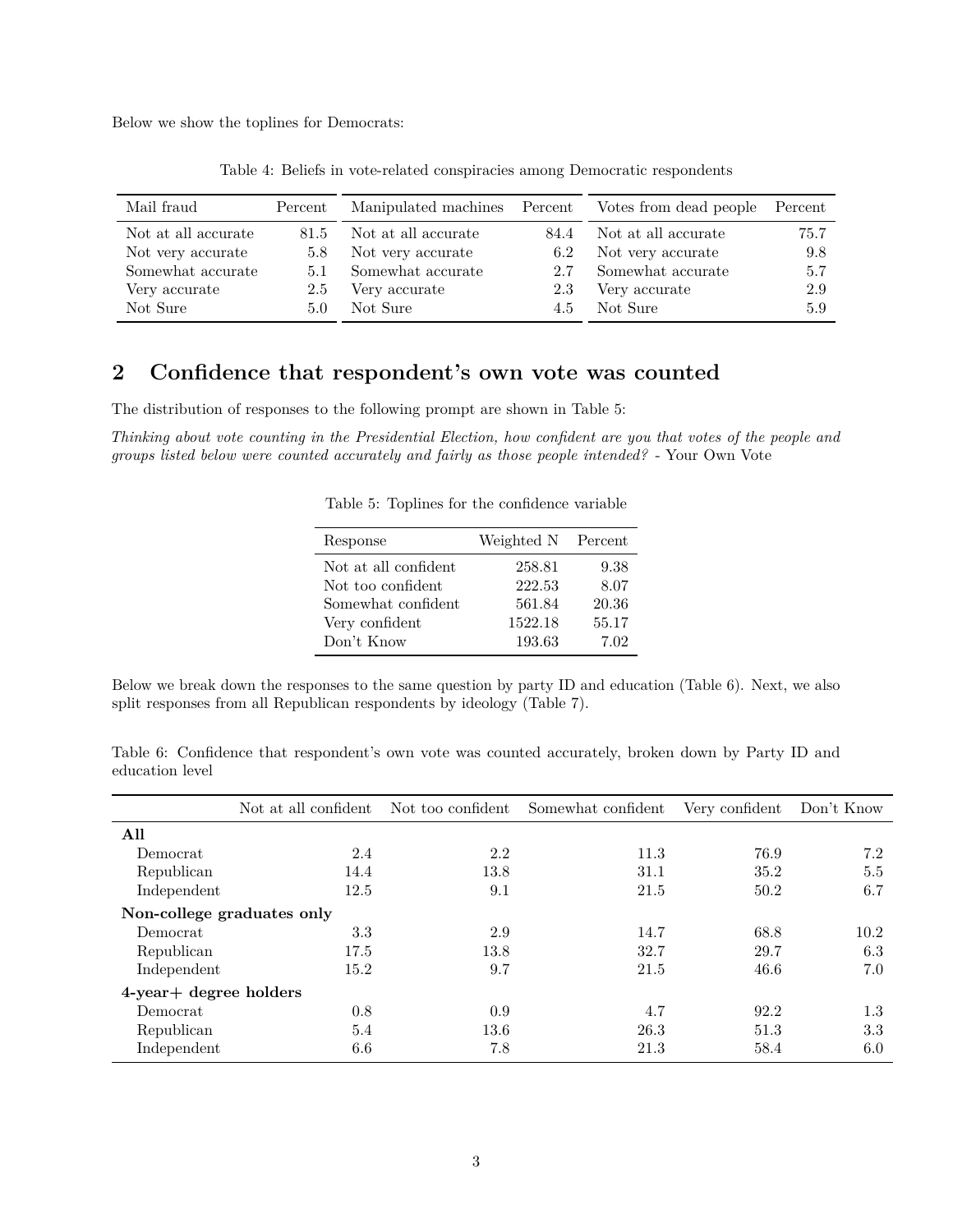| Ideology          | Confident | Not confident | MOE | Number of respondents |
|-------------------|-----------|---------------|-----|-----------------------|
| Very liberal      | 100.0     | 0.0           | NA. | 4                     |
| Liberal           | 100.0     | 0.0           | NA. |                       |
| Moderate          | 75.5      | 24.5          | 8.0 | 195                   |
| Conservative      | 69.5      | 30.5          | 5.9 | 416                   |
| Very conservative | 64.4      | 35.6          | 7.2 | 297                   |
| Not sure          | 100.0     | 0.0           | ΝA  |                       |

<span id="page-3-1"></span>Table 7: Non-confidence in own vote being counted among Republicans, by ideology

### <span id="page-3-0"></span>**3 Affective polarization**

We calculated the thermometer rating difference (i.e. ratings of the Republican Party minus ratings of the Democratic Party), and ranked all respondents by how they feel about the Republican Party relative to how they feel about the Democratic Party. Then we generated 5 quintiles of the difference between party ratings.

The proportion of respondents who are suspicious of the vote-counting process is reported for each quintile below (Figure [1\)](#page-3-2).

Note that below we code a respondent as not confident if they chose any of the following options when answering whether they were confident that their own vote was counted fairly and accurately:

- "Not too confident"
- "Not at all confident"

(We exclude respondents who answered "don't know".)



<span id="page-3-2"></span>Figure 1: Affective polarization and non-confidence in vote counting among Republicans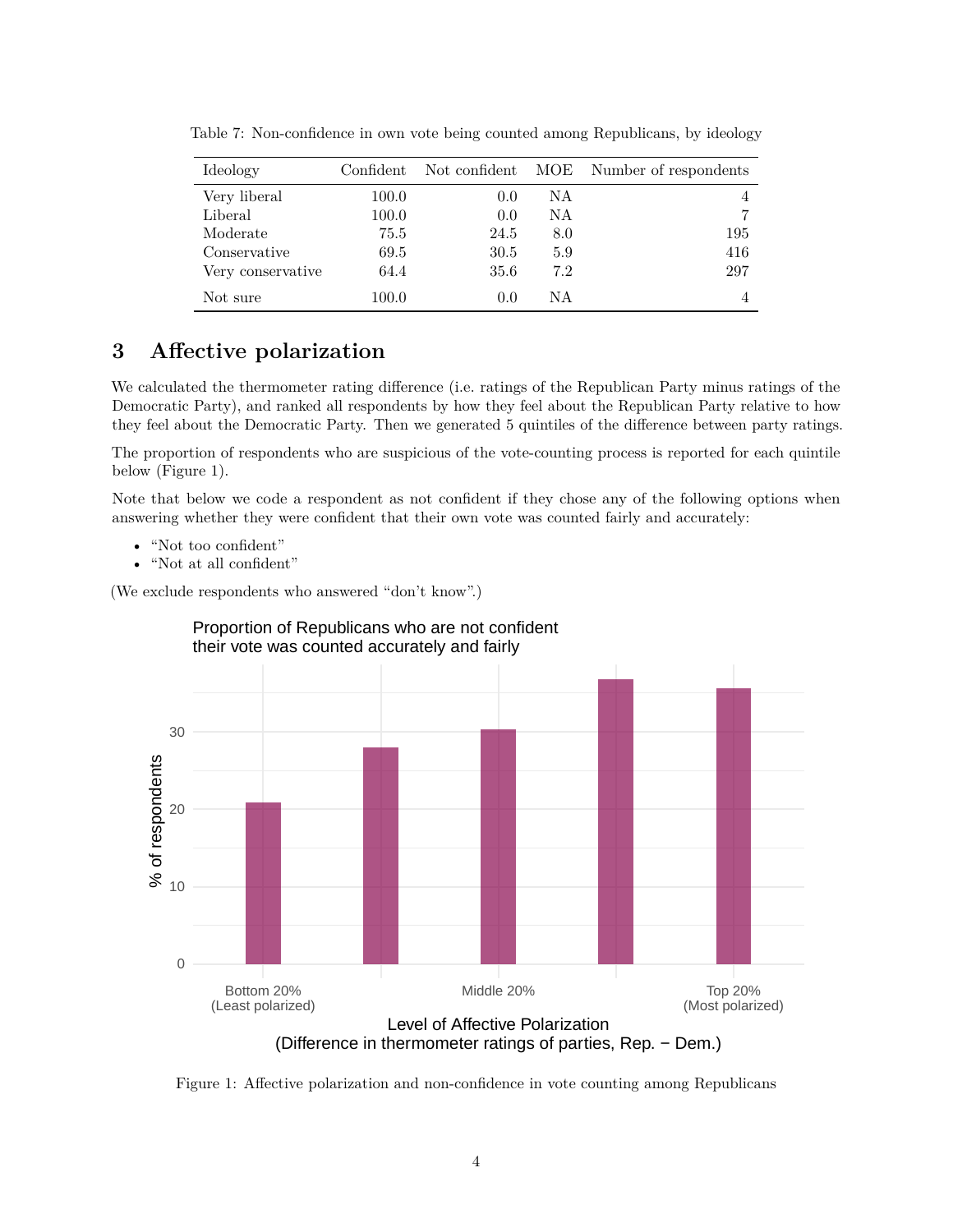In Figure [2,](#page-4-0) we report the proportion of respondents who have doubts that their own vote was counted, plotted against the ratings difference between the Republican and Democratic Party. Because the set of respondents now includes Democrats and Independents, negative values of the independent variable are contained in the bottom three quintiles.



<span id="page-4-0"></span>Figure 2: Affective polarization and non-confidence in vote-counting (all respondents)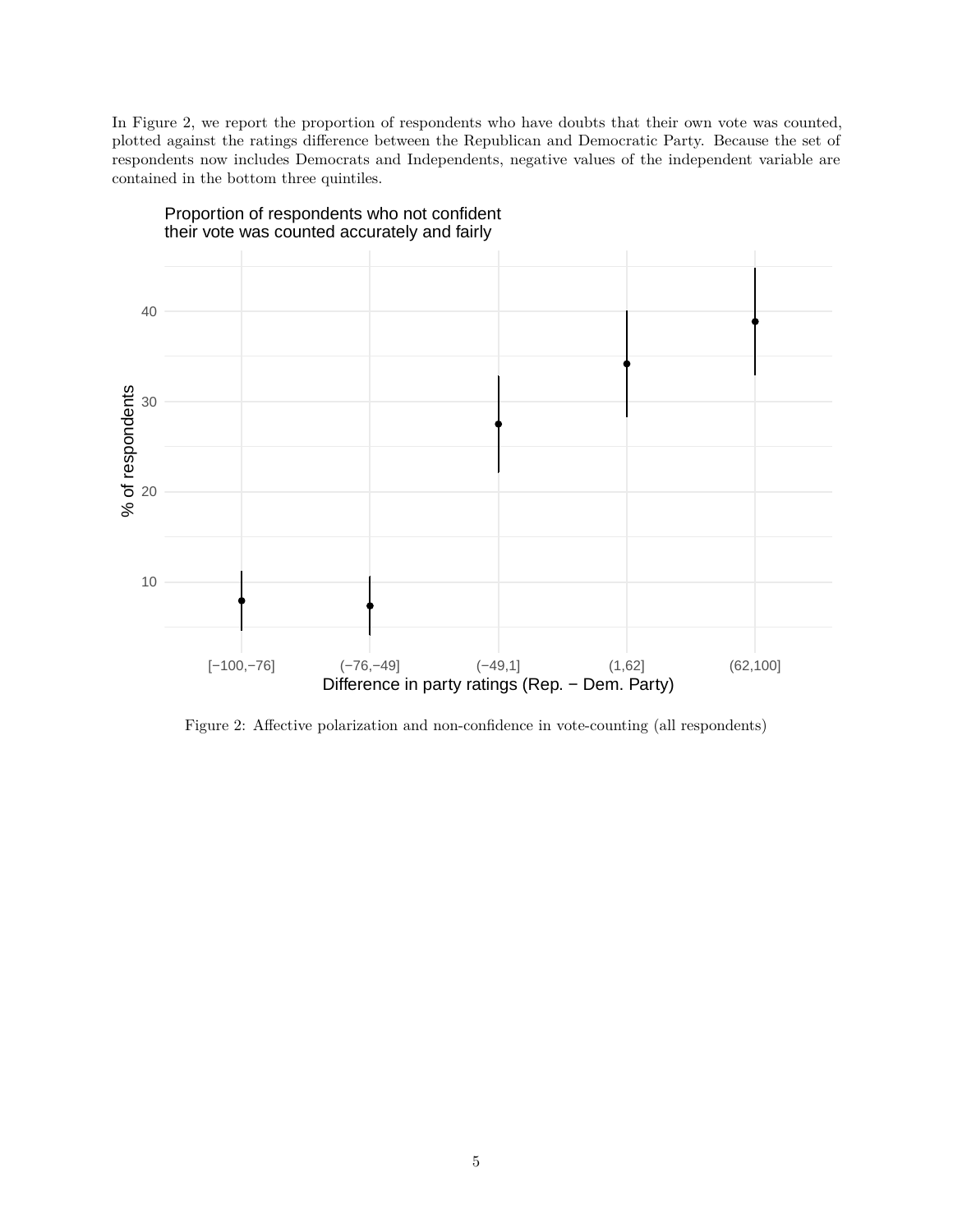Below we further examine the knowledge question about fraudulent mail-in ballots: in Figure [3](#page-5-0) we show the relationship between the belief that a statement about widespread fraud was accurate and disliking the Democratic Party relative to the Republican Party. In the following exhibit (Figure [4\)](#page-6-0), we dichotomize the outcome variable, coding a respondent as believing there was voter fraud if they selected "very accurate" in response to the same prompt. And we again relate those beliefs in fraud to the respondents' level of polarization.



<span id="page-5-0"></span>Figure 3: Regressing beliefs about widespread voter fraud on affective polarization among Republican respondents (loess regression)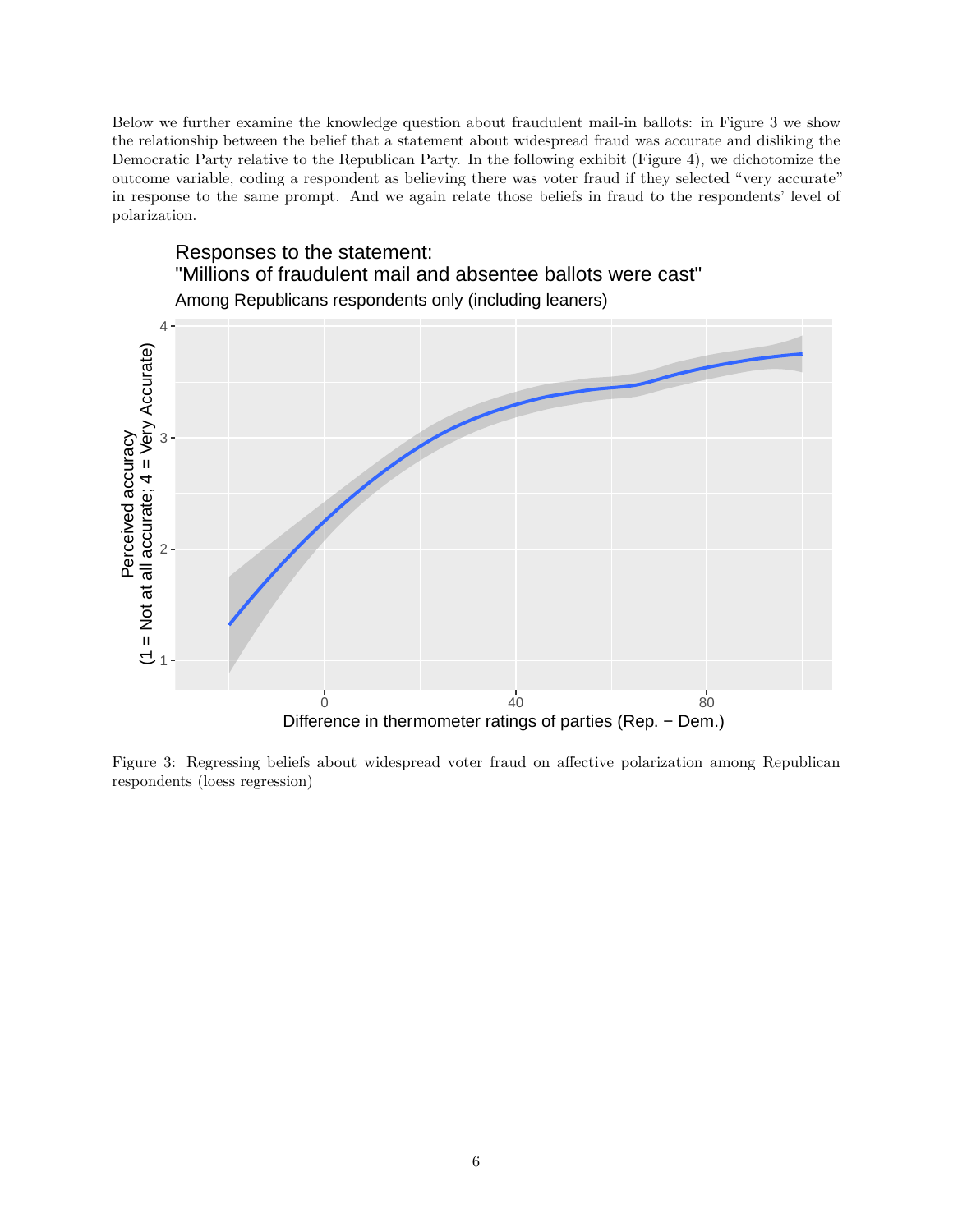

% Republican respondents who believe the statement is very accurate "Millions of fraudulent mail and absentee ballots were cast"

<span id="page-6-0"></span>Figure 4: Affective polarization quintiles and belief that millions of fraudulent mail and absentee ballots were cast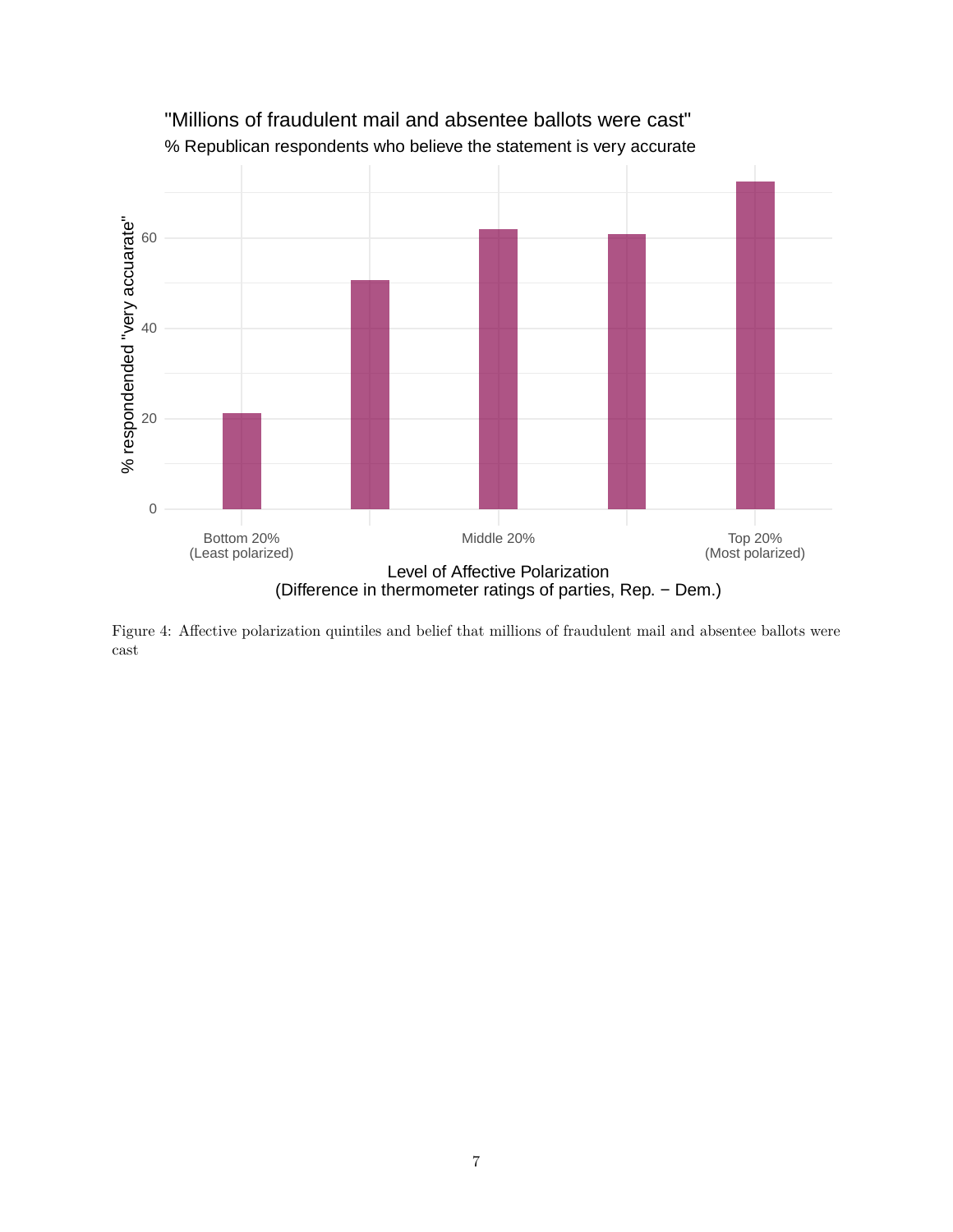#### <span id="page-7-0"></span>**4 Perceptions of which candidate received more votes**

Below we show differences between the full sample and Republican respondents in belief that Donald Trump received more votes (Tables [8](#page-7-1) and [9\)](#page-7-2), and then show for Republicans the difference in perceptions between those with and without a college degree (Table [10\)](#page-7-3).

<span id="page-7-1"></span>We used the following question on the survey: *President Trump has alleged that there was fraud in the 2020 presidential election. Who do you think more people really voted for?*

Table 8: Who recieved more votes in Nov. 2020? (Perceptions among all respondents)

| Response        | Weighted N | Percent |
|-----------------|------------|---------|
| Joe Biden       | 1553.61    | 56.31   |
| President Trump | 962.07     | 34.87   |
| Not Sure        | 243.31     | 8.82    |

<span id="page-7-2"></span>Table 9: Who recieved more votes in Nov. 2020? (Perceptions among Republican respondents)

| Response        | Weighted N | Percent |
|-----------------|------------|---------|
| Joe Biden       | 152.20     | 14.54   |
| President Trump | 797.32     | 76.18   |
| Not Sure        | 97.13      | 9.28    |

<span id="page-7-3"></span>Table 10: Who recieved more votes in Nov. 2020? Perceptions among Republican respondents, broken down by education

| Education                       |       | Joe Biden President Trump Not Sure Weighted N |      |        | N.    |
|---------------------------------|-------|-----------------------------------------------|------|--------|-------|
| People without a college degree | 12.78 | 78.1                                          | 9.12 | 775.24 | - 666 |
| $4$ -year $+$ degree holders    | 19.57 | 70.7                                          | 9.73 | 271.41 | -296  |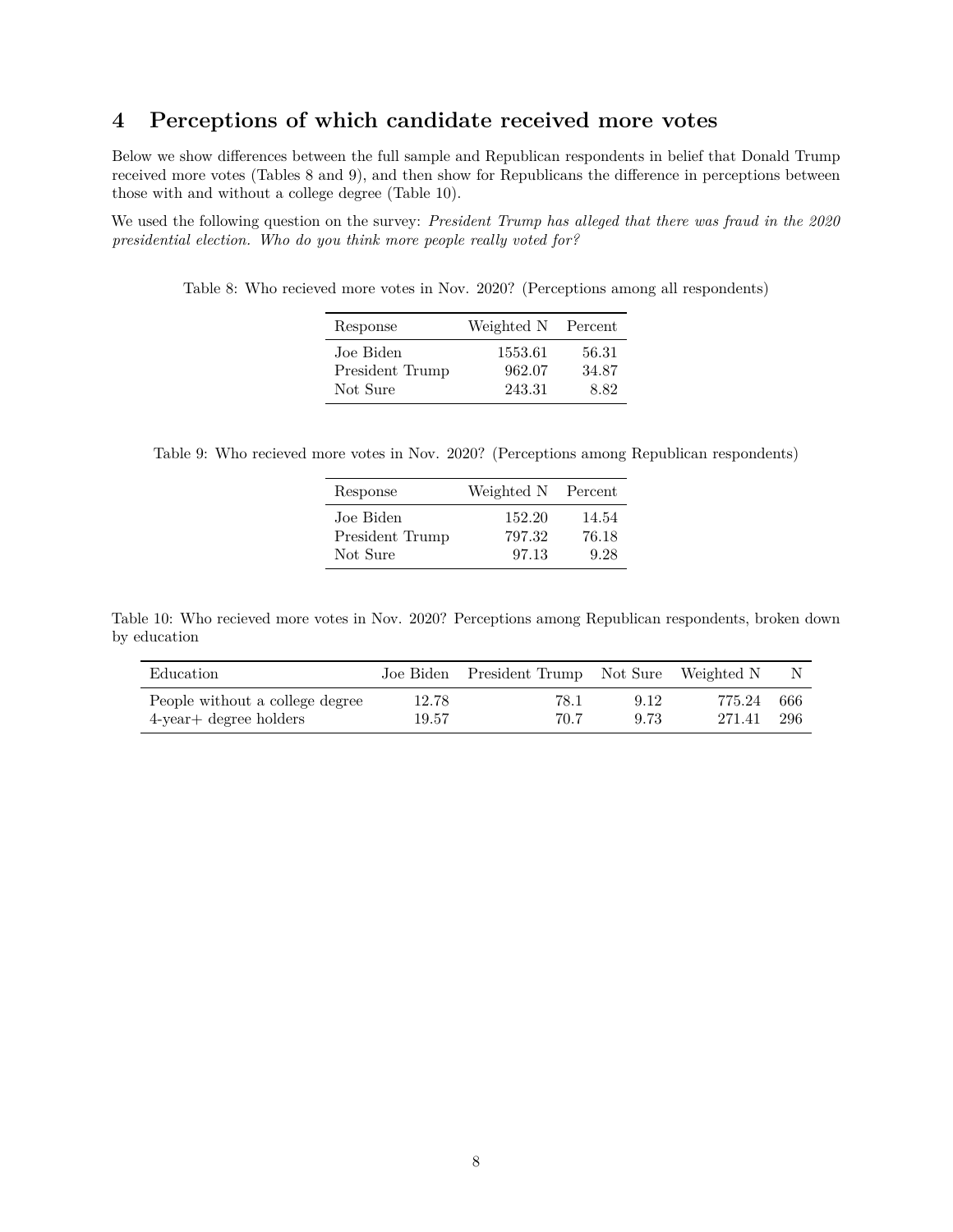# <span id="page-8-0"></span>**5 Measuring the effect of group attitudes (affective polarization, ratings of white nationalists and ratings of BLM protesters) with logistic regressions**

In addition to affective polarization, ratings of BLM protesters and white nationalists are also correlated with a strong belief in voter fraud.

Below we examine if these relationships hold once we condition on demographic characteristics of respondents and their (self-reported) ideology.

We also investigate whether attitudes toward BLM and white nationalists are essentially capturing animosity toward Democrats, or whether they have an independent effect on what people believe.

That is, we want to know whether the following three variables are robust in explaining our outcome (belief in widespread voter fraud):

- Difference between Republican and Democratic Party ratings
- (Positive) ratings of white nationalists
- (Negative) assessments of BLM protesters

In all models below, the binary outcome variable is coded as 1 if a respondent selected "very accurate" in response to a statement that "millions of fraudulent mail and absentee ballots were cast".

We estimate a set of logit regressions, conditioning on:

- Age
- Gender
- Race
- Education
- Ideology

Table [11](#page-9-0) shows estimates for five different sets of explanatory variables, and the final column shows the full specification estimated for all respondents, whereas the preceding five specifications are estimated for Republicans only.

Model 4 in Table [11](#page-9-0) shows that evaluations of two salient groups – BLM protesters and white nationalists – are significant predictors of belief in voter fraud after conditioning on the difference in respondents' evaluations of the major parties.

Finally, in Table [12](#page-10-0) an interaction term is included for ratings of white nationalists and BLM protesters as one additional robustness check.

#### **Making Sense of Effect Magnitudes: Calculating First Differences**

On the basis of the model displayed in Table [12,](#page-10-0) we perform the following calculations:

- 1. Set every Republican counterfactually to BLM-coldness at its 75*th* percentile and also WN-warm (75*th* percentile). Assume everyone held this level of racial attitudes, and compute these counterfactual probabilities. Calculate the mean of the probabilities, and call them M1.
- 2. Set every Republican counterfactually to a low level BLM-coldness (at its 25th percentile) and also to cold ratings of white nationalists (25th percentile). Assume that respondents held group attitudes according to these hypothetical thermometer ratings and compute counterfactual probabilities of believing in widespread fraud. Calculate the mean of the these predictions, and call this number M2.

We find that M1 -  $M2 = 29.1\%$ . This means that a counterfactual simultaneous movement from the  $25<sup>th</sup>$ percentile to the 75*th* percentilfe on these group attitudes towards BLM protesters and White Nationalists is associated with a 29.1 percentage point increase in the probability that a respondent believed there was widespread voter fraud.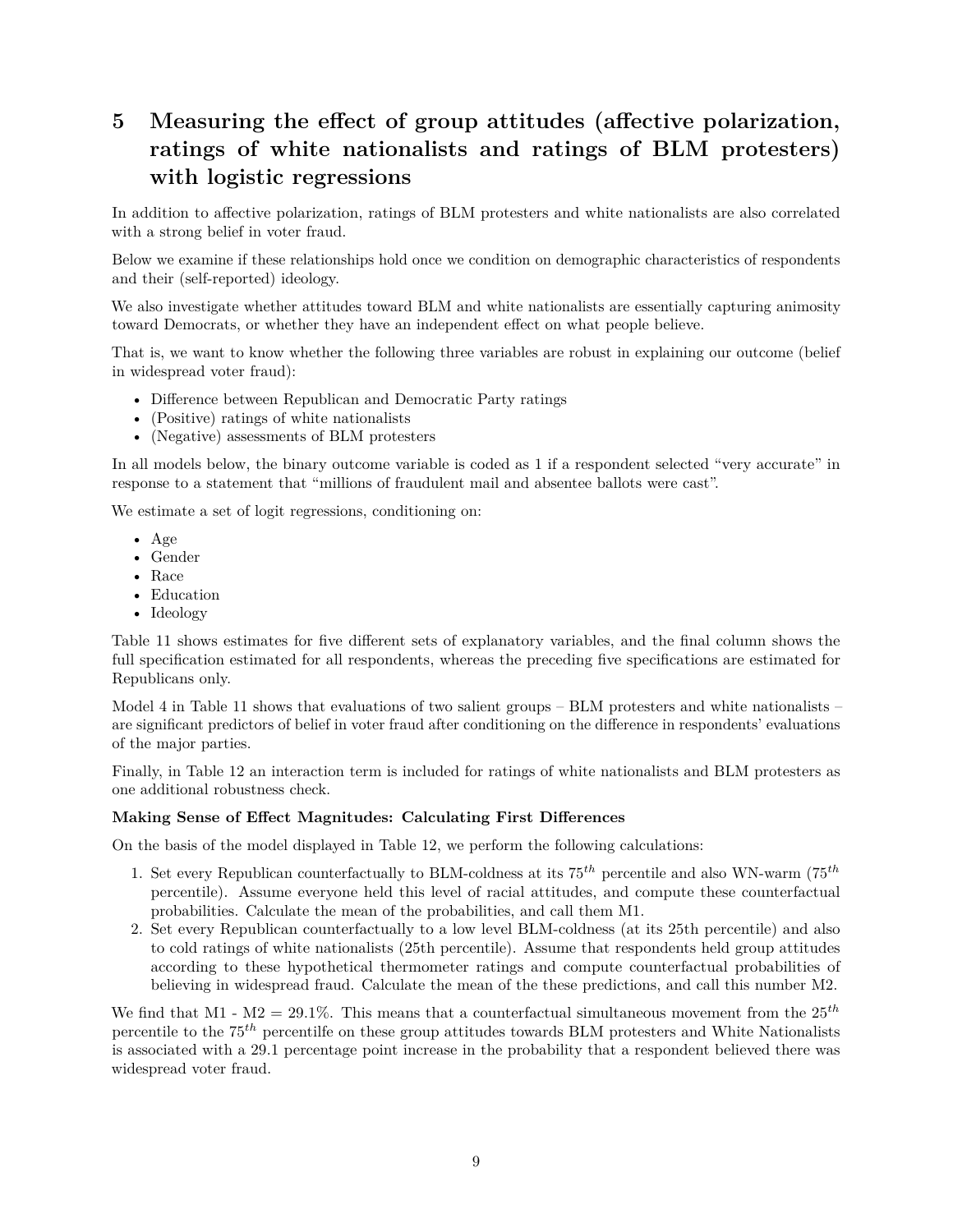<span id="page-9-0"></span>

|                                | DV: Strong belief millions of fraudulent ballots were cast |             |                        |                         |                                           |                        |
|--------------------------------|------------------------------------------------------------|-------------|------------------------|-------------------------|-------------------------------------------|------------------------|
|                                | Republicans                                                | Republicans | Republicans            | Republicans             | Republicans                               | All                    |
|                                | (1)                                                        | (2)         | (3)                    | (4)                     | (5)                                       | (6)                    |
| GOP - Dem. thermometer ratings | $0.026^{\ast\ast\ast}$                                     |             |                        | $0.022^{***}\,$         |                                           | $0.021^{\ast\ast\ast}$ |
|                                | (0.003)                                                    |             |                        | (0.003)                 |                                           | (0.002)                |
| Ratings of White nationalists  |                                                            | $0.013***$  |                        | $0.015^{\ast\ast\ast}$  | $0.016^{\ast\ast\ast}$                    | $0.017***$             |
|                                |                                                            | (0.003)     |                        | (0.003)                 | (0.003)                                   | (0.002)                |
| Ratings of BLM protestors      |                                                            |             | $-0.035^{***}\,$       | $-0.033***$             | $-0.038***$                               | $-0.029***$            |
|                                |                                                            |             | (0.004)                | (0.004)                 | (0.004)                                   | (0.003)                |
| Age                            | 0.003                                                      | $0.010*$    | 0.006                  | 0.003                   | 0.007                                     | 0.004                  |
|                                | (0.005)                                                    | (0.005)     | (0.005)                | (0.005)                 | (0.005)                                   | (0.004)                |
| Women                          | $-0.022$                                                   | 0.066       | $0.283*$               | 0.132                   | 0.245                                     | 0.008                  |
|                                | (0.145)                                                    | (0.138)     | (0.144)                | (0.154)                 | (0.147)                                   | (0.129)                |
| White voters                   | 0.177                                                      | 0.329       | 0.066                  | 0.151                   | 0.177                                     | $-0.307$               |
|                                | (0.227)                                                    | (0.219)     | (0.229)                | (0.243)                 | (0.235)                                   | (0.175)                |
| College graduates              | $-0.372*$                                                  | $-0.339*$   | $-0.450**$             | $-0.336*$               | $-0.355*$                                 | $-0.302*$              |
|                                | (0.156)                                                    | (0.151)     | (0.154)                | (0.164)                 | (0.159)                                   | (0.139)                |
| Conservative                   | 0.173                                                      | $0.513***$  | 0.290                  | $-0.012$                | 0.236                                     | $0.314*$               |
|                                | (0.188)                                                    | (0.174)     | (0.184)                | (0.200)                 | (0.188)                                   | (0.159)                |
| Very conservative              | $0.726^{\ast\ast\ast}$                                     | $1.304***$  | $0.939^{\ast\ast\ast}$ | $0.436*$                | $0.858***$                                | $0.799***$             |
|                                | (0.209)                                                    | (0.191)     | (0.201)                | (0.221)                 | (0.205)                                   | (0.184)                |
| Constant                       | $-1.877^{\ast\ast\ast}$                                    | $-1.671***$ | $-0.226$               | $-1.559^{\ast\ast\ast}$ | $-0.791*$                                 | $-1.411***$            |
|                                | (0.373)                                                    | (0.358)     | (0.372)                | (0.420)                 | (0.390)                                   | (0.315)                |
| PRE                            | 0.32                                                       | 0.21        | $\rm 0.3$              | 0.39                    | 0.33                                      | 0.45                   |
| Observations                   | 961                                                        | 962         | 962                    | 961                     | 962                                       | 2,758                  |
| Note:                          |                                                            |             |                        |                         | $*_{p<0.05;}$ $*_{p<0.01;}$ $*_{p<0.001}$ |                        |

Table 11: Explaining belief in voter fraud on the basis of three types of group attitudes

PRE = Proportionate reduction of error.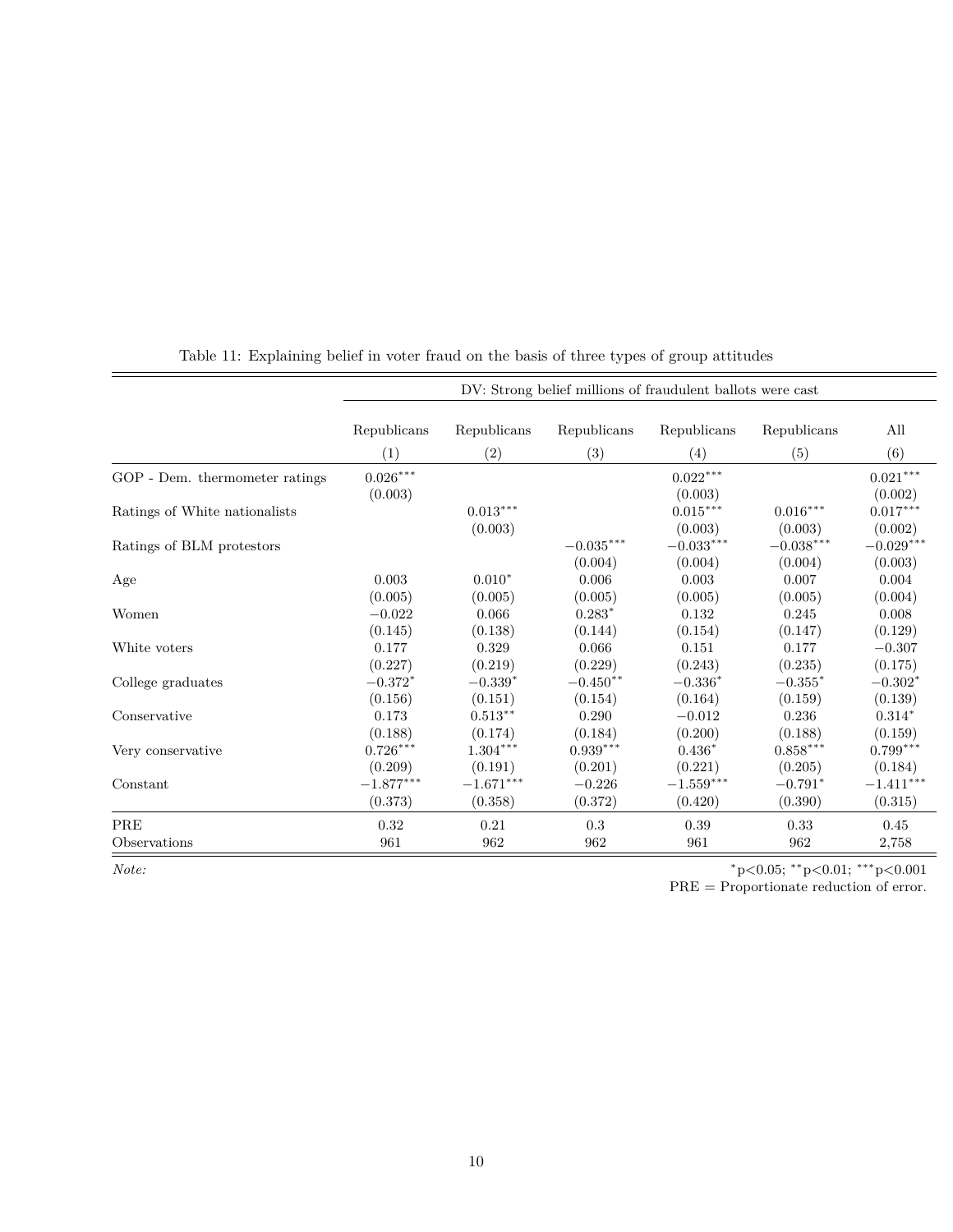<span id="page-10-0"></span>

|                                              | DV: Strong belief millions of fraudulent ballots were cast |
|----------------------------------------------|------------------------------------------------------------|
| GOP - Dem. thermometer ratings               | $0.022***$                                                 |
|                                              | (0.003)                                                    |
| (Warm) Ratings of White nationalists (0-100) | 0.026                                                      |
|                                              | (0.014)                                                    |
| (Cold) Ratings of BLM protestors (0-100)     | $0.038***$                                                 |
|                                              | (0.008)                                                    |
| Age                                          | 0.003                                                      |
|                                              | (0.005)                                                    |
| Women                                        | 0.129                                                      |
|                                              | (0.154)                                                    |
| White voters                                 | 0.163                                                      |
|                                              | (0.243)                                                    |
| College grad                                 | $-0.332*$                                                  |
|                                              | (0.165)                                                    |
| Conservative                                 | $-0.011$                                                   |
|                                              | (0.200)                                                    |
| Very conservative                            | 0.431                                                      |
|                                              | (0.221)                                                    |
| Ratings of WN * Cold ratings of BLM          | $-0.0001$                                                  |
|                                              | (0.0001)                                                   |
| Constant                                     | $-5.303***$                                                |
|                                              | (0.803)                                                    |
| Proportionate reduction of error             | 0.39                                                       |
| Observations                                 | 961                                                        |
| Note:                                        | $*_{p<0.05;}$ $*_{p<0.01;}$ $*_{p<0.001}$                  |

Table 12: A logit model with an interaction term